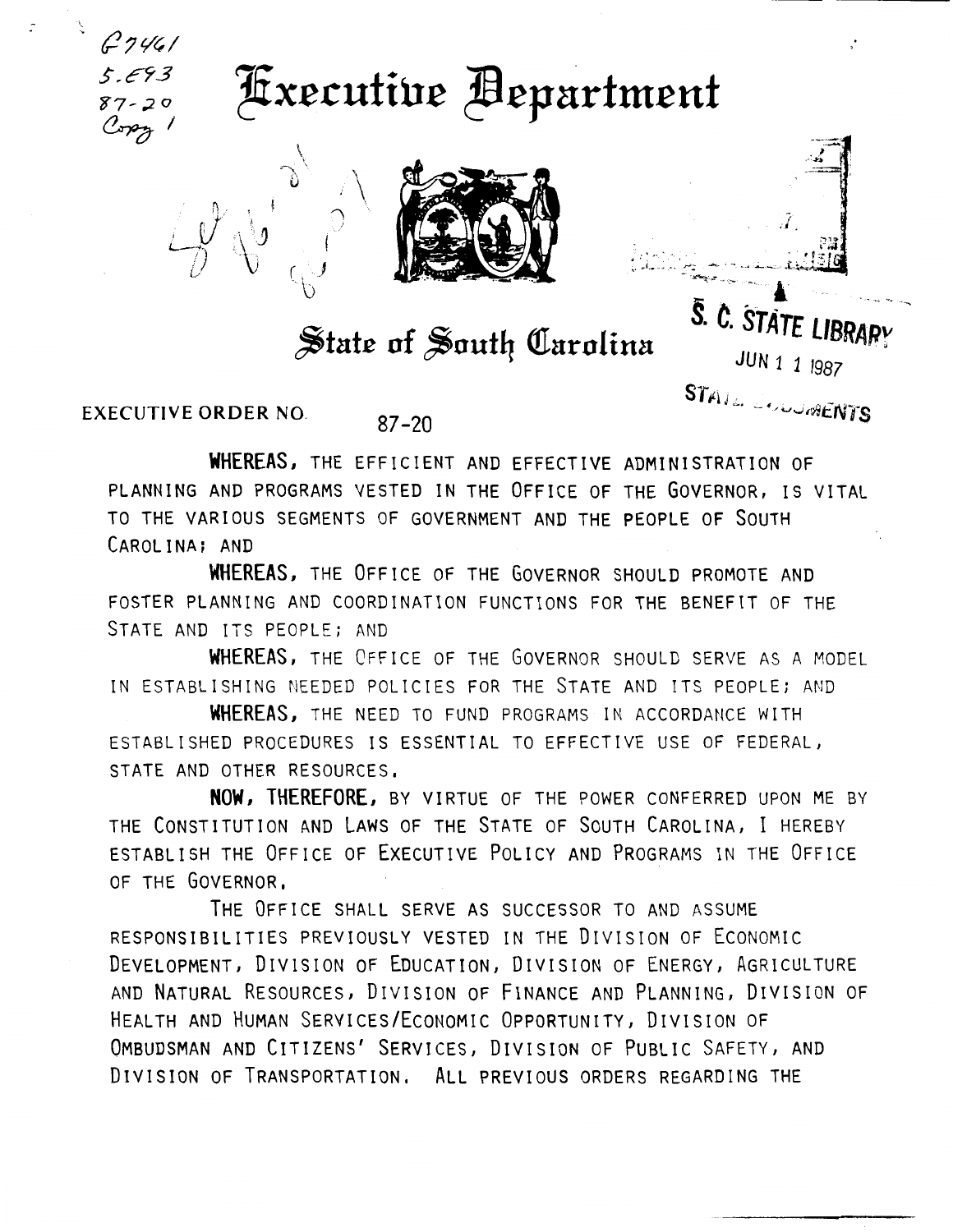## PAGE TWO

ABOVE-MENTIONED OFFICES AND PROGRAMS ARE HEREBY REPEALED,

THE OFFICE OF EXECUTIVE POLICY AND PROGRAMS SHALL SERVE AS THE PLANNING AND POLICY OFFICE, COORDINATOR, AND ADMINISTRATOR OF ALL FUNCTIONS VESTED IN THE OFFICE OF THE GOVERNOR, AND BE COMPOSED OF THE FOLLOWING DIVISIONS: DIVISION OF ECONOMIC DEVELOPMENT, DIVISION OF EMPLOYMENT AND TRAINING, DIVISION OF EDUCATION, DIVISION OF ENERGY, AGRICULTURE AND NATURAL RESOURCES, DIVISION OF FINANCE AND PLANNING, DIVISION OF HEALTH AND HUMAN SERVICES/ECONOMIC OPPORTUNITY, DIVISION OF OMBUDSMAN AND CITIZENS' SERVICES, DIVISION OF PUBLIC SAFETY, AND DIVISION OF TRANSPORTATION, IN THIS CAPACITY, THE OFFICE SHALL ADVISE THE GOVERNOR CONCERNING PUBLIC POLICY AND SHALL UNDERTAKE SUCH STUDIES, PLANNING AND PROGRAM ACTIVITIES AS ARE REQUIRED TO RENDER SUCH ADVICE AND FUNCTIONS, ADDITIONALLY, THE OFFICE SHALL PROVIDE ASSISTANCE TO THE OTHER AGENCIES OF STATE GOVERNMENT AS MAY BE REQUESTED CONCERNING PLANNING MATTERS, FURTHER, THE OFFICE SHALL ASSUME REVIEW RESPONSIBILITIES FOR ALL PLANS SUBMITTED FOR FUNDING BY THE FEDERAL GOVERNMENT.

THE OFFICE SHALL SEEK TO PROMOTE INTERAGENCY COORDINATION OF ISSUES OF COMMON INTEREST. IN THIS REGARD, THE OFFICE SHALL UTILIZE THE KNOWLEDGE AND SERVICES CF INDIVIDUALS EMPLOYED IN OTHER AGENCIES OF STATE GOVERNMENT.

THE OFFICE SHALL UNDERTAKE SPECIAL PROJECTS AS ARE DEEMED NECESSARY FOR THE PURPOSE OF INCREASING THE EFFECTIVENESS OF STATE GOVERNMENT. THE OFFICE SHALL ASSUME ALL OTHER RESPONSIBILITIES AS ASSIGNED,

THE OFFICE IS AUTHORIZED TO RECEIVE AND DISPENSE FEDERAL, STATE AND OTHER FUNDS MADE AVAILABLE FOR THE ABOVE PURPOSES.

THE DIVISIONS WITHIN THE OFFICE SHALL BE HEADED BY A DIRECTOR WHO SHALL BE APPOINTED BY AND SERVE AT THE PLEASURE OF THE GOVERNOR, EACH DIVISION SHALL HAVE DEPUTY DIRECTORS AND/OR PROGRAM DIRECTORS TO AID THE DIRECTOR IN SUPERVISION AND POLICY PLANS OF THE DIVISION WHO SHALL ALSO BE APPOINTED BY AND SERVE AT THE PLEASURE OF THE GOVERNOR,